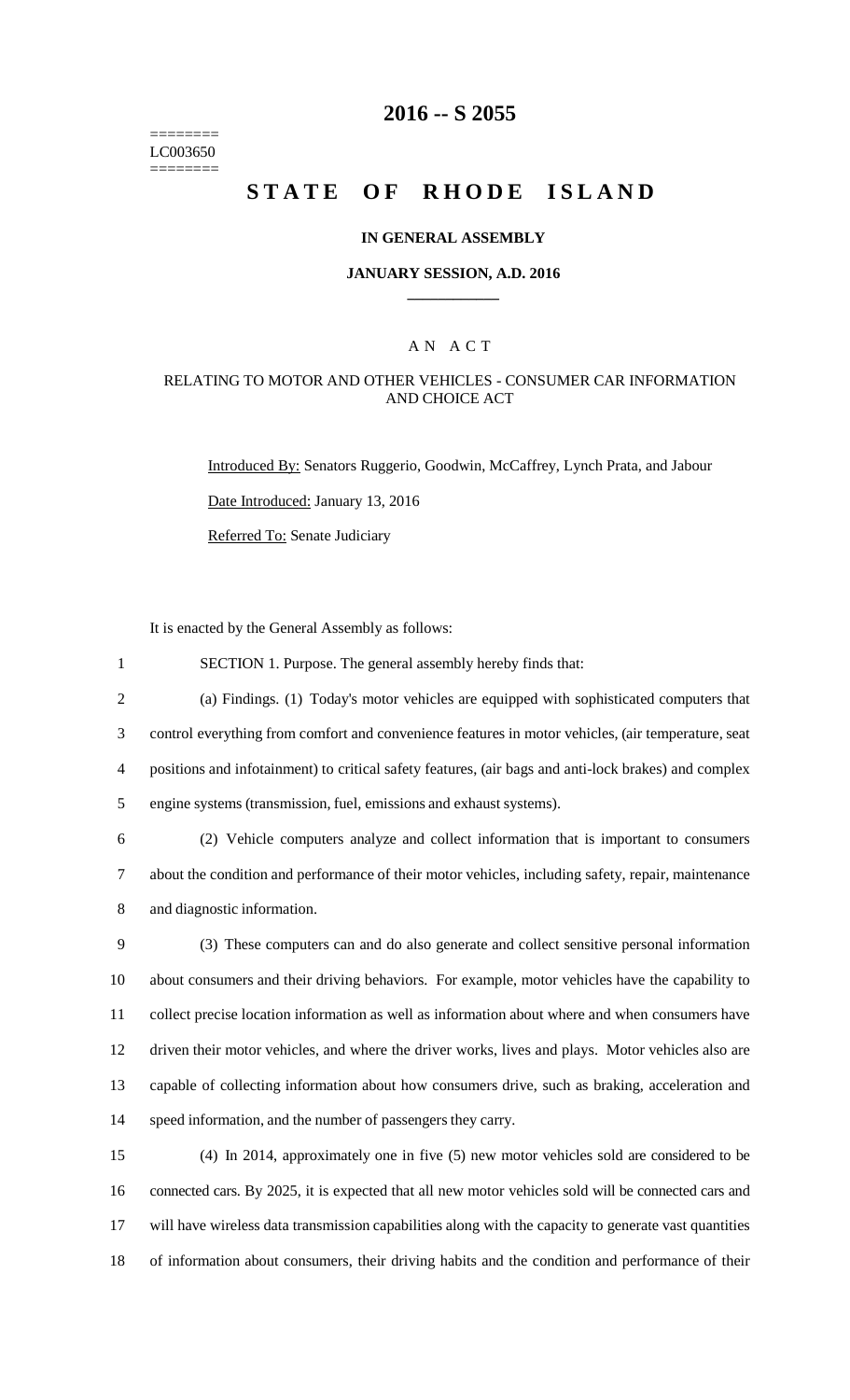motor vehicles.

 (5) Today, consumers lack complete access to their own vehicle information and have limited ability to transmit their vehicle information from their motor vehicles to service providers of their choice. While some in the industry have made commitments to transparency, consumers still are not provided with information on their right to choose a service provider to access and analyze such data.

 (6) Consumers would benefit from broad choices of service providers who can access information from their motor vehicles since this competition among service providers would promote innovation and consumer welfare.

 (7) Proven, low-cost technical options exist that enable consumer access to the data generated by their vehicle. Future technical solutions for secure vehicle data storage and transmission will have the potential to further enhance consumer choice and access to vehicle data.

 (b) Declaration of intent. It is therefore the intent of the general assembly to give consumers more choice and control over who can access and use information generated by their motor vehicles as well as to establish rights for consumers to securely transmit this information from their motor vehicles to the service providers of their choosing.

 SECTION 2. Title 31 of the General Laws entitled "MOTOR AND OTHER VEHICLES" is hereby amended by adding thereto the following chapter:

# 20 CHAPTER 54

- 21 CONSUMER CAR INFORMATION AND CHOICE ACT
- **31-54-1. Short title.** -- This chapter shall be known and may be cited as the "Consumer" Car Information and Choice Act."
- **31-54-2. Definitions. --** As used in this chapter, the following words and terms shall have
- 25 the following meanings:
- 26 (1) "Connected car" means a motor vehicle (cars and light trucks less than ten thousand

27 pounds (10,000 lbs.) gross vehicle weight rating (GVWR)) that allows the transmission of data to

28 and from the motor vehicle using one or more embedded or mobile communication devices.

29 These devices connect to telecommunications networks, including, but not limited to, telematics

service providers (TSPs), wireless and landline communication networks and global positioning

31 system satellites.

 (2)(i) "Connected car vehicle data" means digital information about the vehicle produced by an embedded vehicle component, system, or systems that the vehicle is designed to transmit using one or more embedded or mobile communication devices. Such data may include, but not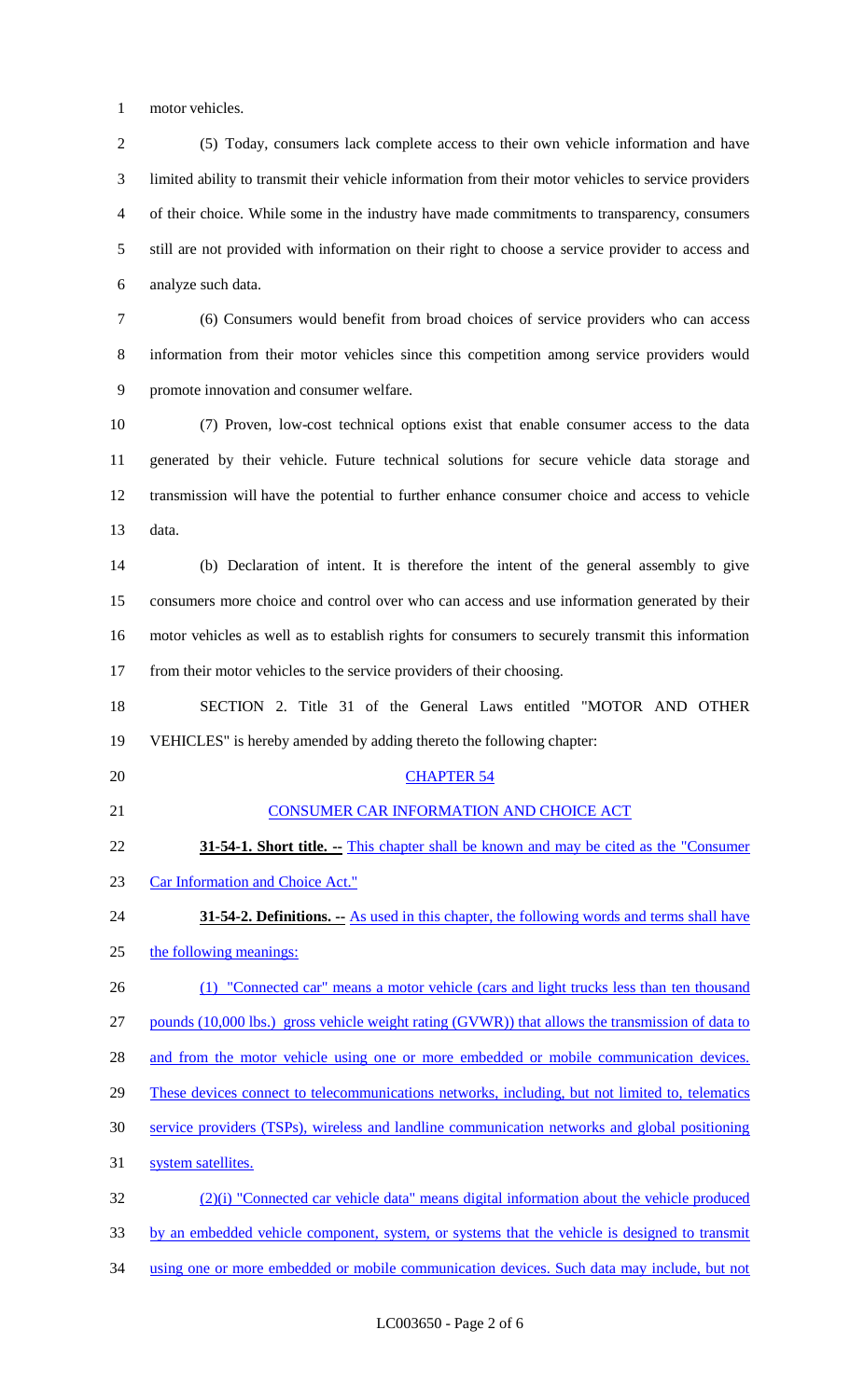1 be limited to:

| $\overline{c}$ | (A) Information accessible, via protocols specified in Society for Automotive Engineers               |
|----------------|-------------------------------------------------------------------------------------------------------|
| 3              | <b>SAEJ1979;</b>                                                                                      |
| 4              | (B) The motor vehicle's vehicle identification number (VIN);                                          |
| 5              | (C) Diagnostic trouble codes and sensor data;                                                         |
| 6              | (D) Speed, distance, braking, acceleration and steering information; or                               |
| 7              | (E) Seat-belt use, air bag deployment, collision and accident information, geo-location,              |
| 8              | miles driven, fuel level and pressure, tire pressure, battery condition, and odometer information.    |
| 9              | (ii) Connected car vehicle data does not include:                                                     |
| 10             | (A) Data generated by an event data recorder as defined in 49 CFR 563.5; or                           |
| 11             | (B) Data related to or bi-directional communication enabling:                                         |
| 12             | (I) The reset or reprogramming of vehicle control modules, including, but not limited to,             |
| 13             | airbags, roll over sensors, anti-lock braking systems, traction control, or any other modules that    |
| 14             | are configured by a supplier of a module or at the vehicle manufacturer's production facility and     |
| 15             | pair that module to a specific nameplate, unless such information is available as part of a           |
| 16             | manufacturer-approved diagnostic or repair procedure; or                                              |
| 17             | (II) Actuation of vehicle components while a vehicle is in motion;                                    |
| 18             | (III) Direct memory access to vehicle computers;                                                      |
| 19             | (IV) Erasing information from vehicle systems or components; or                                       |
| 20             | (V) Access or control of vehicle safety systems in such a way as to disable the vehicle or            |
| 21             | alter operation of vehicle components or systems to endanger a driver, vehicle occupant, or other     |
| 22             | road users.                                                                                           |
| 23             | (D) Data pertaining to the establishment of a connection to a wireless or landline                    |
| 24             | communication network or global positioning system satellite, or to any contents of any such          |
| 25             | connections.                                                                                          |
| 26             | (3) "Registered owner" means a person registered by the division of motor vehicles as the             |
| 27             | owner of a vehicle pursuant to chapter 3 of title 31, or such owner's designee, including the lessee  |
| 28             | as shown on the registration card for such leased vehicle.                                            |
| 29             | (4) "Vehicle manufacturer" means any person, partnership, firm, association, corporation,             |
| 30             |                                                                                                       |
|                | or trust, resident or nonresident, who manufactures or assembles new motor vehicles, or imports       |
| 31             | for distribution through distributors of motor vehicles, or any partnership, firm, association, joint |
| 32             | venture, corporation, or trust, resident or nonresident, which is controlled by the vehicle           |
| 33             | manufacturer.                                                                                         |

34 **31-54-3. Vehicle manufacturer's duties. --** (a) Beginning with model year 2019, a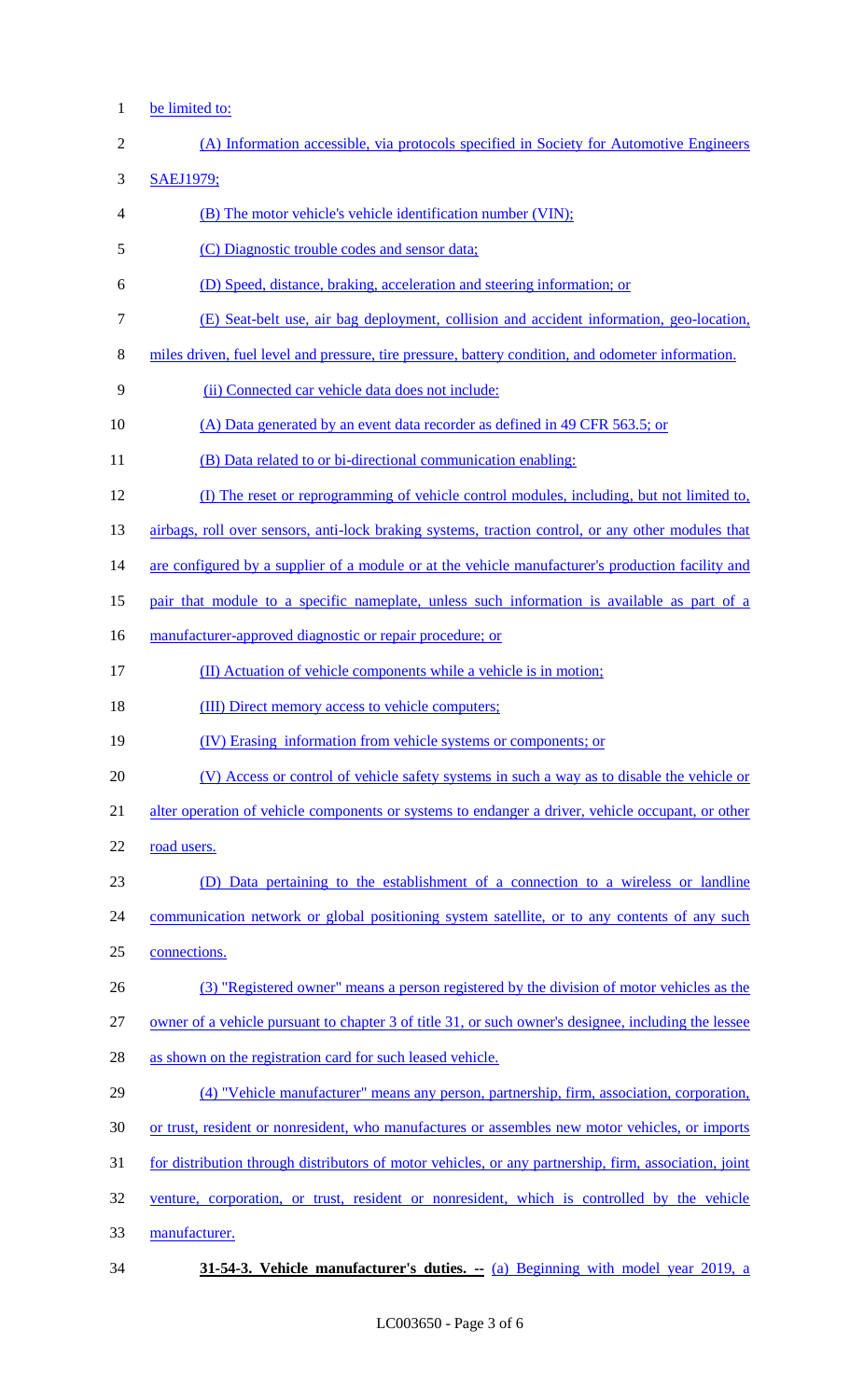1 vehicle manufacturer distributing a connected car for sale or lease in this state shall: 2 (1) Make the connected car vehicle data generated by the connected car available to a 3 registered owner of the connected car or its designee in a non-proprietary, readable format. A 4 vehicle manufacturer of a connected car shall use the same non-proprietary data format in each 5 connected car it distributes in this state. 6 (2) Provide the registered owner of the connected car the ability to securely transmit the 7 connected car vehicle data specified in this section outside of the motor vehicle to any recipient 8 selected by the registered owner. In connection with this ability, the vehicle manufacturer: 9 (i) May not impose any fees or charges on a registered owner to make transmissions of 10 vehicle information required under this section other than standard data transmission charges; 11 (ii) Shall provide fair, reasonable and nondiscriminatory means for recipients selected by 12 the registered owner to receive securely the connected car vehicle data as specified in subsection 13  $(a)(1)$  of this section; and 14 (iii) May hold the registered owner or its designee responsible for reasonable costs 15 associated with accessing or transmitting information through embedded or mobile 16 communication devices. 17 (b) A vehicle manufacturer may not limit, impair or otherwise restrict by any means the 18 ability of a registered owner to access, use, transmit connected car vehicle data as specified under 19 this section and may not take any adverse action against a registered owner for accessing or using 20 connected car vehicle data, for transmitting connected car vehicle data outside the motor vehicle 21 to recipients other than the vehicle manufacturer or for obtaining services that use connected car 22 vehicle data from such recipients. 23 (c) Connected car vehicle data may not be downloaded or transmitted outside a motor 24 vehicle or otherwise retrieved from a motor vehicle except under the following circumstances: 25 (1) A registered owner of the motor vehicle provides consent to the download, 26 transmission or retrieval by way of affirmation or the acceptance and use of connected car 27 services, notwithstanding a vehicle manufacturer's duties as provided in subsections (a) and (b) of 28 this section; 29 (2) The connected car vehicle data is downloaded, transmitted or retrieved by the vehicle 30 manufacturer of the motor vehicle without consent, as provided in subsection  $(c)(1)$  of this 31 section, provided that the vehicle manufacturer may not release or otherwise disclose the vehicle 32 information to any person other than a registered owner of the motor vehicle, unless such 33 connected car vehicle data has been anonymized and is in a form that cannot identify any 34 registered owner or driver of the motor vehicle;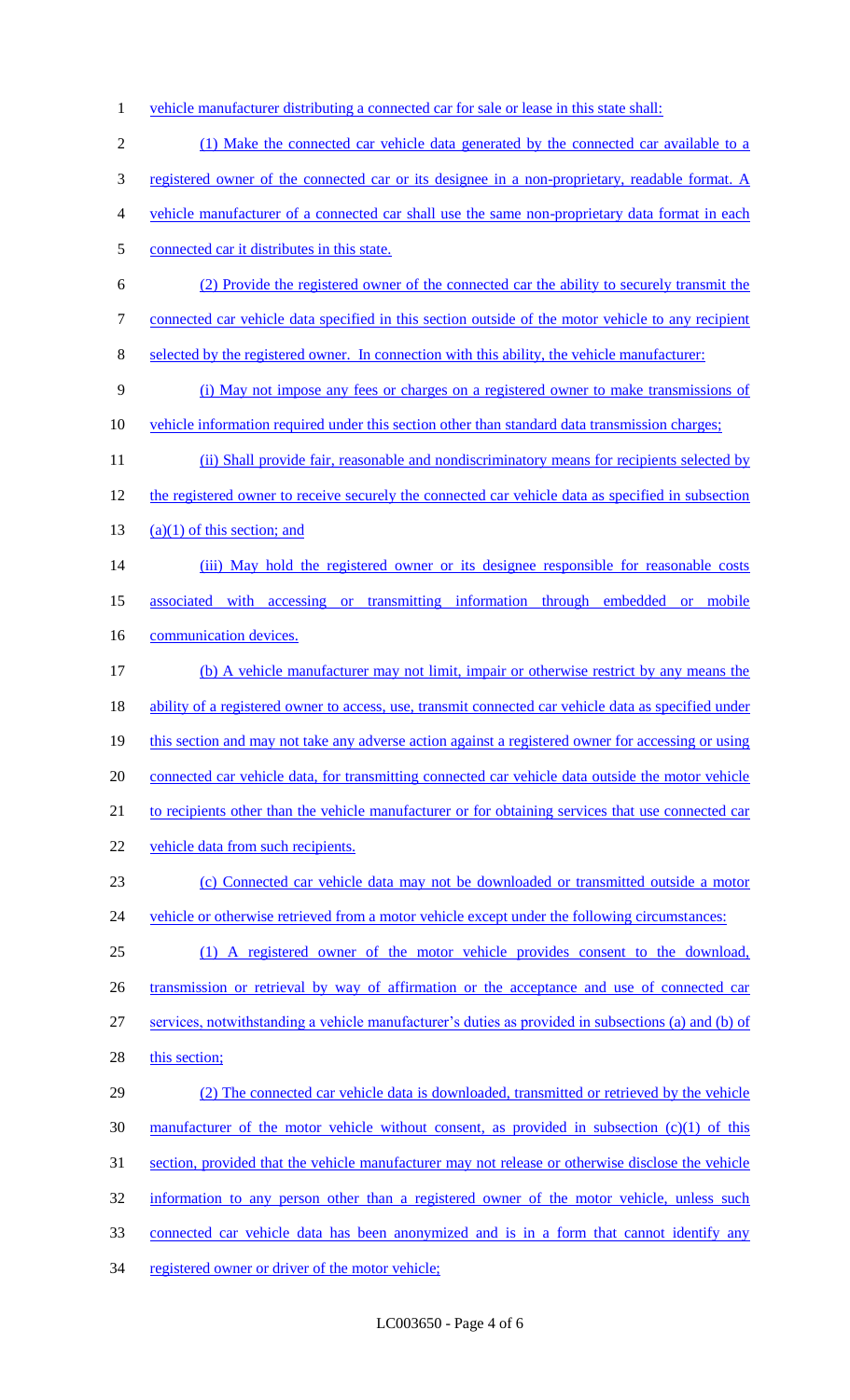- 1 (3) The connected car vehicle data is downloaded, transmitted or retrieved for the 2 purpose of providing data to or contacting an emergency service provider; 3 (4) The connected car vehicle data is downloaded, transmitted or retrieved for the 4 purpose of diagnosing, servicing or repairing a motor vehicle at the request of a registered owner 5 or driver of such motor vehicle; 6 (5) For the purpose of improving motor vehicle safety, including for medical research of 7 the reaction of the human body to motor vehicle accidents, provided that the identity of no 8 registered owner or driver is disclosed in connection with that retrieved information. The 9 disclosure of the vehicle identification number (VIN) for the purpose of improving vehicle safety, 10 including for medical research of the reaction of the human body to motor vehicle accidents, does 11 not constitute the disclosure of the identity of a registered owner or driver for purposes of this 12 subsection. A recipient authorized to download or otherwise retrieve connected car vehicle data 13 pursuant to this subsection may not release that connected car vehicle data, except to share that 14 information among the motor vehicle safety and medical research communities to advance motor 15 vehicle safety, and only if the identity of no registered owner or driver is disclosed; or 16 (6) In response to an order of a court having jurisdiction to issue the order. 17 (d) A registered owner of a motor vehicle may not be compelled to access, download or 18 retrieve connected car vehicle data from the motor vehicle or transmit connected car vehicle data 19 outside the motor vehicle except pursuant to an order of a court having jurisdiction to issue the 20 order or as otherwise required by law. 21 (e) Nothing required herein shall relieve vehicle manufacturers and third-party recipients 22 of connected car data from the duty to create secure telematics, computer, and other electronic 23 systems in the motor vehicles they manufacture or the databases they maintain, including the duty 24 to prevent unauthorized access into such systems. 25 (f) Nothing required herein shall require a vehicle manufacturer of a motor vehicle to 26 disclose trade secrets, as defined in §6-41-1(4), or to disclose the intellectual property involved in 27 the generation of connected car vehicle data required to be made available by this chapter.
- 28 SECTION 3. This act shall take effect upon passage.

======== LC003650 ========